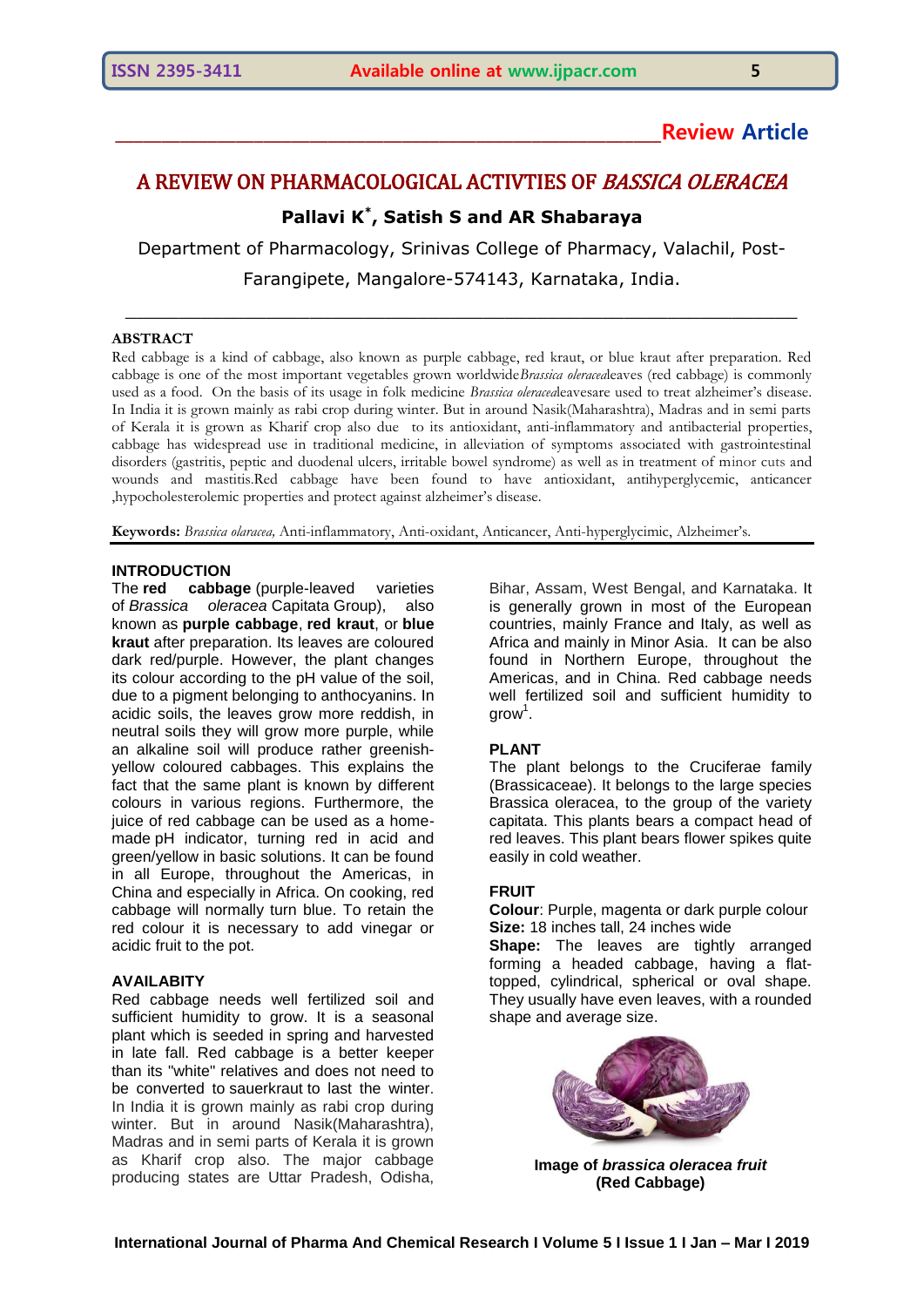## **CHEMICAL CONSTITUENTS**

Red cabbage (*Brassica oleracea*) is an excellent source of food colorant. Cruciferous vegetables contain high levels of vitamins that can act as antioxidants, compounds that may protect against several degenerative diseases. α-carotene, β-carotene, α-tocopherol, γtocopherol, and ascorbate are the active constituents. It also have highest levels of vitamins, anthocyanins and carotenes followed by broccoli and Brussels sprouts with intermediate levels and then by cabbage and cauliflower, with comparatively low concentrations.<sup>2</sup>

The major constituents of red cabbage are isothiocyanates (glucosinolate), vitamins A, B, C and anthocyanins. The vegetable contains glucosinolates, flavonoids, vitamins and mineral nutrients. It is suggested that cabbage can regulate and thus optimize its concentrations of Ca, P, Ni, Mn, Cu, and Fe. The major fatty acids were palmitic, linoleic, and linolenic acids with a high compositional ratio of unsaturated fatty acids, signifyies nutritional value.

Nutrition value for Red cabbage (per 100 gram) : Carbohydrates (6.94g), Sugar (3.32g), Protein (1.51g), Total Fat (0.09g), Cholesterol (0g), dietary fibre (2.60g), Vitamin A equiv (2  $\mu$ g), Beta carotene (20  $\mu$ g), Folate -B<sub>9</sub> (24  $\mu$ g), Vitamin C (34.4 mg), Vitamin K (47.6 µg), Potassium (262 mg)

*Brassica oleracea* contains large amounts of polyphenols specially flavonoids. $3$  It also contains ascorbic acid, vitamins C and E, amino acid, the flavonols quercetin and kaempferol, lutein, and the glucosinolates.<sup>4</sup>

## **THERAPEUTIC USES**

B. oleracea is a human food crop plant, used because of its large food reserves, which are stored over the winter in its leaves. It is rich in essential nutrients including vitamin C. A diet rich in cruciferous vegetables (e.g., cabbage, broccoli, cauliflower) is linked to a reduced risk of several human cancers. It is having cleansing qualities, as well as a mild laxative, an anti-inflammatory, and treatment for glaucoma and pneumonia.

- **1. Anti-ulcer:** Anti-inflammatory properties in red cabbage can treat stomach ulcer and fasten its healing process. It protect stomach lining from stomach acid which can make the ulcer worst. Consuming red cabbage in some amount during the day will make your stomach feel better.
- **2. Skin disorder:** The antioxidant and anti-inflammatory properties which presence in red cabbage can be an

effective treatment for skin disorder such as eczema. This benefits is also supported by the presence of sulfur in red cabbage. Sulfur is mineral which is well known as ingredients of many skin medication.

**3. Antihypertensive: Red** cabbage contains some amounts of potassium that can help to maintain normal blood pressure. As we know that hypertension is one of serious health problem that suffered by most people nowadays and people who suffer from hypertension must choose their food well. Red cabbage is not only delicious but it can be a great snack and food for hypertension patient**.**

## **PHARMACOLOGICAL ACTIVITIES**

- **1. Antidiabetic effect:** *Brassica oleracea* **was** screened for anti diabetic activity**.** *Brassica oleracea* blood glucose levels above 200 mg/dl were considered diabetic. Diabetic rats that daily ingested polar extract of RC (1 g/kg body weight) showed improvement in diabetic polyuria that almost disappeared by the end of experimental period. Food and water consumption also declined when diabetic rats ingested RC extract. RC extract also abridged the weight gain loss in diabetic rats, as well as blood glucose levels at the end of the experimental period. Rats that ingested RC extract showed no significant changes as compared with control rats in any of the parameters considered.<sup>4</sup>
- **2. Analgesic effect:** Dose-dependent reductions in the number of abdominal onstrictions induced by intraperitoneal administration of acetic acid were observed withmethanolic extraction of red cabbage(MERC). At doses of 50, 100, 200 and 400 mg per kg body weight, MERC was observed to reduce the number of constrictions, respectively, by 7.4, 22.2, 37.0, and 55.6%. The results obtained with 50 mg per kg MERC were not statistically significant. A standard analgesic drug, aspirin, when administered to experimental animals at doses of 200 and 400 mg per kg body weight, reduced the number of constrictions by 37.0 and 55.6%, respectively. Thus, a dose of 200 mg/kg MERC was equivalent to 200 mg/kg aspirin, while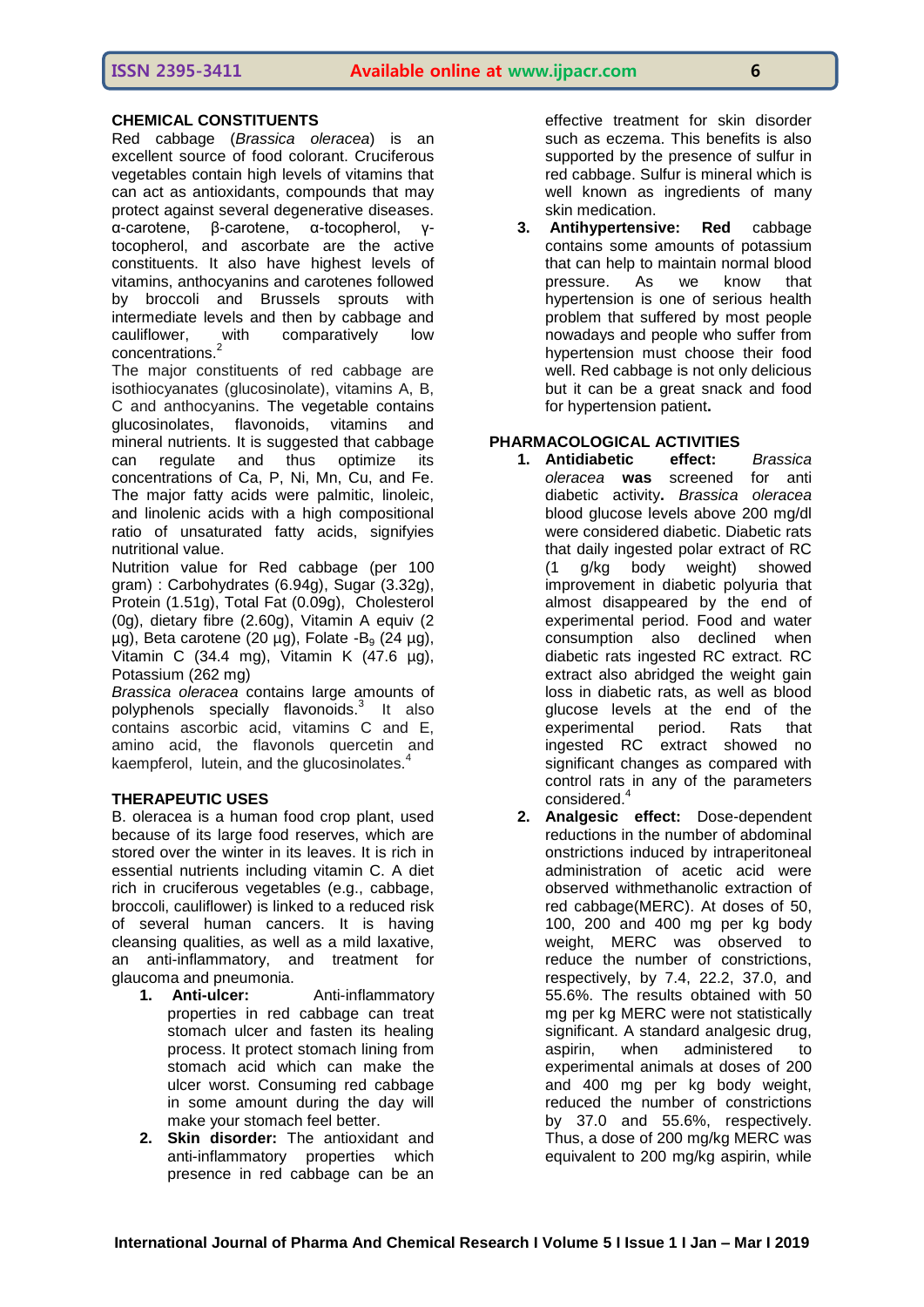a dose of 400 mg/kg MERC was equivalent to 400 mg per kg aspirin.<sup>5</sup>

**3. Antioxidant and Anti-inflammatory:**  *Brassica oleracea* was screened for antioxidant and antiflammatory activity. Red heads had the highest total antioxidant contents followed by Savoy, Chinese and green heads. The Chinese variety had the highest ABTS (2,2-azino-di-(3-ethylbenzthiazoline-

sulfonic acid) antioxidant activity, was 5.72 μmol TE/g fw (Trolox equivalent). The green variety had the highest DPPH (free radical scavenging activity) antioxidant activity, which was 91.2 umol TE/g fw. The red variety had the highest FRAP (ferric reducing antioxidant power) antioxidant activity, which was 80.8 μmol TE/g fw. The total phenol amounts were 17.2–32.6 mMtrolox equivalent antioxidant capacity (TEAC) and the total flavonoid amounts were 40.0–74.2 mg quercetin per gram. Methanolic extracts of different cabbage heads showed different anti-inflammatory activity values. Chinese, Savoy and green heads had the highest antiinflammatory activity, while red heads had the lowest.<sup>6</sup>

**4. Antioxidant Activity**: Antioxidant Activity and Polyphenol Content of Brassica oleracea Varieties were studied. The reasons for beneficial medicinal benefits to humans from cabbage (*Brassica oleracea* L. var. *capitata*) needs clarification. The research examined beneficial phytochemicals in cabbage that activate and stabilize antioxidant and detoxification mechanisms in humans. Methanolic extracts of red cabbage (*B. oleracea* L. var. *capitata f. rubra* [MERC]), green cabbage (*B. oleracea* L. var. *capitata* [MEGC]), cauliflower (*B. oleracea* L. var. *botrytis*[MEC]), and broccoli (*B. oleracea* L. var. *italica* [MEB]) were analyzed for antioxidant activity (AA) using different in vitro assays and polyphenol content. The AA was tested by radical scavenging activity of extracts against 1,1-diphenyl-2 picrylhydrazyl (DPPH) and hydroxyl radical, ferric reducing power, and ferrous ion chelation assay. The antioxidant activity from all assays was in the order MERC > MEGC > MEB > MEC. Total phenolic and flavonoid contents were highest and lowest for

MERC (2.26 mg gallic acid equivalent [GAE]·g<sup>-1</sup> fresh weight [FW] and 1.43 mg rutin equivalent [RE]·g<sup>-1</sup> FW) and MEC (0.83 mg GAE·g−1 FW and 0.42 mg RE·g−1 FW), respectively, as were antioxidant assays. High-performance liquid chromatography analyses of extracts indicated presence of phenolic acid and flavonoid compounds confirming in vitro antioxidant behavior<sup>7</sup>.

**5. HYPNOTIC EFFECT OF RED CABBAGE**: The hydro alcoholic extract of red cabbge was studied for its hypnotic effect. The results showed increased sleep duration at doses of 50–200mg/kg (*P* < 0.001). This observed hypnotic effect was comparable to that of diazepam (3mg/kg) (*P* < 0.001 in comparison with control group). The results suggest that red cabbage potentiates pentobarbital hypnosis without any toxic effect. The main component(s) responsible for this effect is most likely to be intermediate polar agent(s) such as flavonoids, which are found in ethyl acetate fraction of this plant. The reference drug diazepam was able to increase duration of sleep. The HAE at doses of 50, 100, and 200mg/kg could significantly increase sleep duration. As expected, pretreatment of mice with flumazenil decreased the sleepprolonging effect of diazepam. Similarly, the effect of HAE on sleep duration was significantly inhibited by flumazenil<sup>8</sup>.

## **CONCLUSION**

In conclusion, red cabbage has several phytochemicals or compounds that are proven to reduce the risk of several major diseases including cancers, neurodegenerative disorders, diabetes etc. Various research suggest that cabbage could contribute as sources of important antioxidant and antiinflammatory related to the prevention of chronic diseases associated to oxidative stress, such as in cancer and coronary artery disease. Furthermore, the major fatty acids were palmitic and linolenic acids with a high compositional ratio of unsaturated fatty acids, there by signifying the nutritional value of these fatty acids that are responsible for the promotion of human health in a number of different ways.